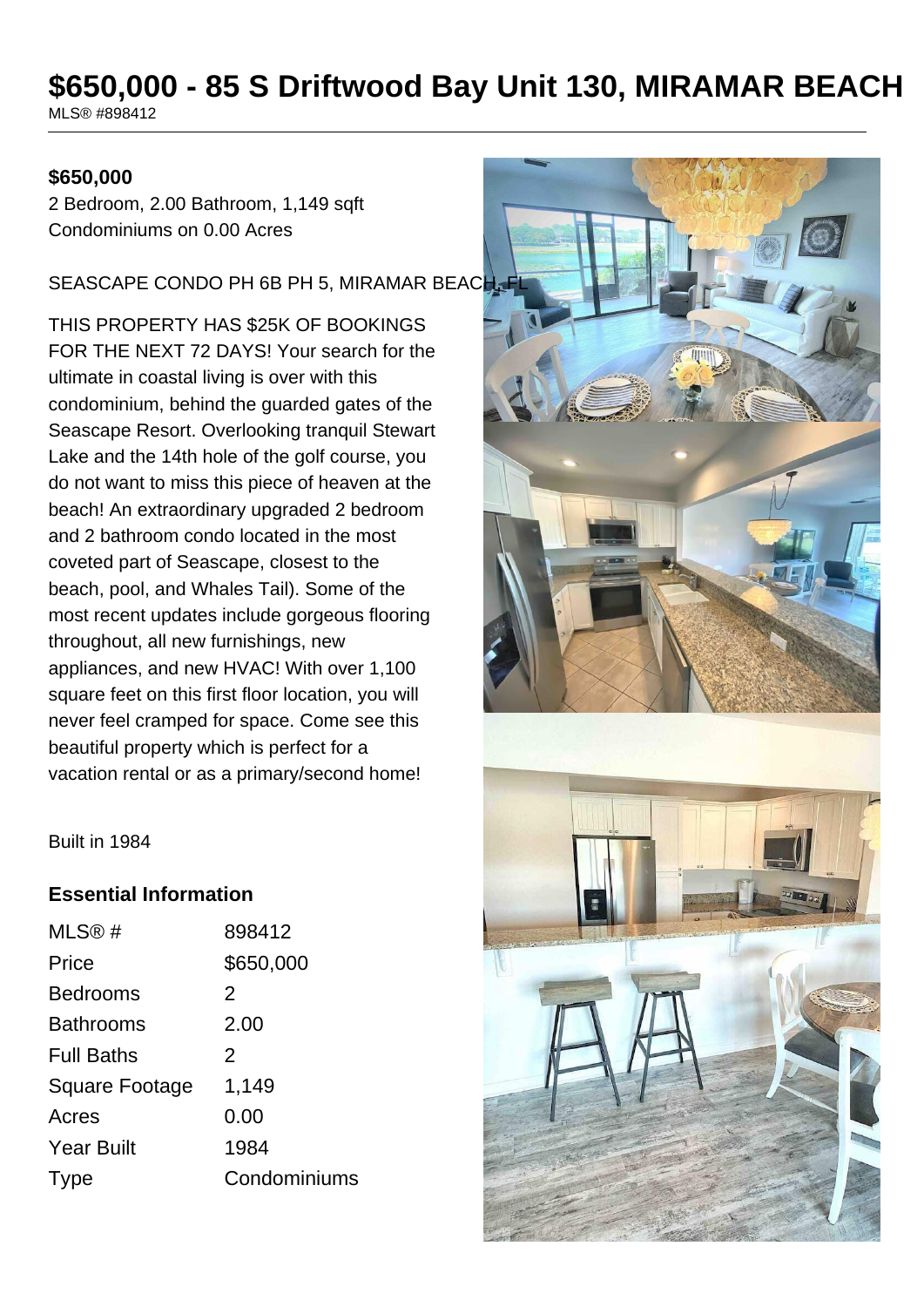| Sub-Type      | Condominiums |
|---------------|--------------|
| <b>Style</b>  | N/A          |
| <b>Status</b> | Active       |

# **Community Information**

| <b>Address</b> | 85 S Driftwood Bay Unit 130 |
|----------------|-----------------------------|
| Area           | Miramar/Sandestin Resort    |
| Subdivision    | SEASCAPE CONDO PH 6B PH 5   |
| City           | <b>MIRAMAR BEACH</b>        |
| County         | <b>WALTON</b>               |
| <b>State</b>   | FL.                         |
| Zip Code       | 32550                       |

# **Amenities**

| Amenities                | BBQ Pit/Grill, Beach, Community Room, Fishing, Gated Community,<br>Golf, Laundry, Pets Allowed, Picnic Area, Pool, Tennis, TV Cable<br>Available |
|--------------------------|--------------------------------------------------------------------------------------------------------------------------------------------------|
| <b>Utilities</b>         | Electric Available, Public Sewer Available, Public Water Available, TV<br>Cable Available                                                        |
| <b>Is Waterfront</b>     | Yes                                                                                                                                              |
| Waterfront               | Lake                                                                                                                                             |
| <b>Water View</b>        | Lake                                                                                                                                             |
| Has Pool                 | Yes                                                                                                                                              |
| Pool                     | Community                                                                                                                                        |
| <b>Interior</b>          |                                                                                                                                                  |
| <b>Interior Features</b> | Breakfast Bar, Floor Tile, Floor Vinyl, Furnished - All, Renovated,<br>Washer/Dryer Hookup, Window Treatment All                                 |
| Appliances               | Cooktop, Dishwasher, Dryer, Freezer, Microwave, Oven: Self Cleaning,<br>Refrigerator W/Ice Maker, Smoke Detector, Washer                         |
| Heating                  | <b>Heat: Central Electric</b>                                                                                                                    |
| Cooling                  | A/C: Central Electric, Ceiling Fans                                                                                                              |
| <b>Exterior</b>          |                                                                                                                                                  |
| <b>Exterior</b>          | Concrete, Frame, Roof Composite Shingle, Siding Wood, Foundation<br>Slab On Grade, Trim Wood                                                     |
| <b>Exterior Features</b> | Deck Covered, Patio Covered, Patio Enclosed, Renovated                                                                                           |
| Roof                     | Roof Composite Shingle                                                                                                                           |
| Construction             | Frame                                                                                                                                            |
| Foundation               | <b>Foundation Slab On Grade</b>                                                                                                                  |